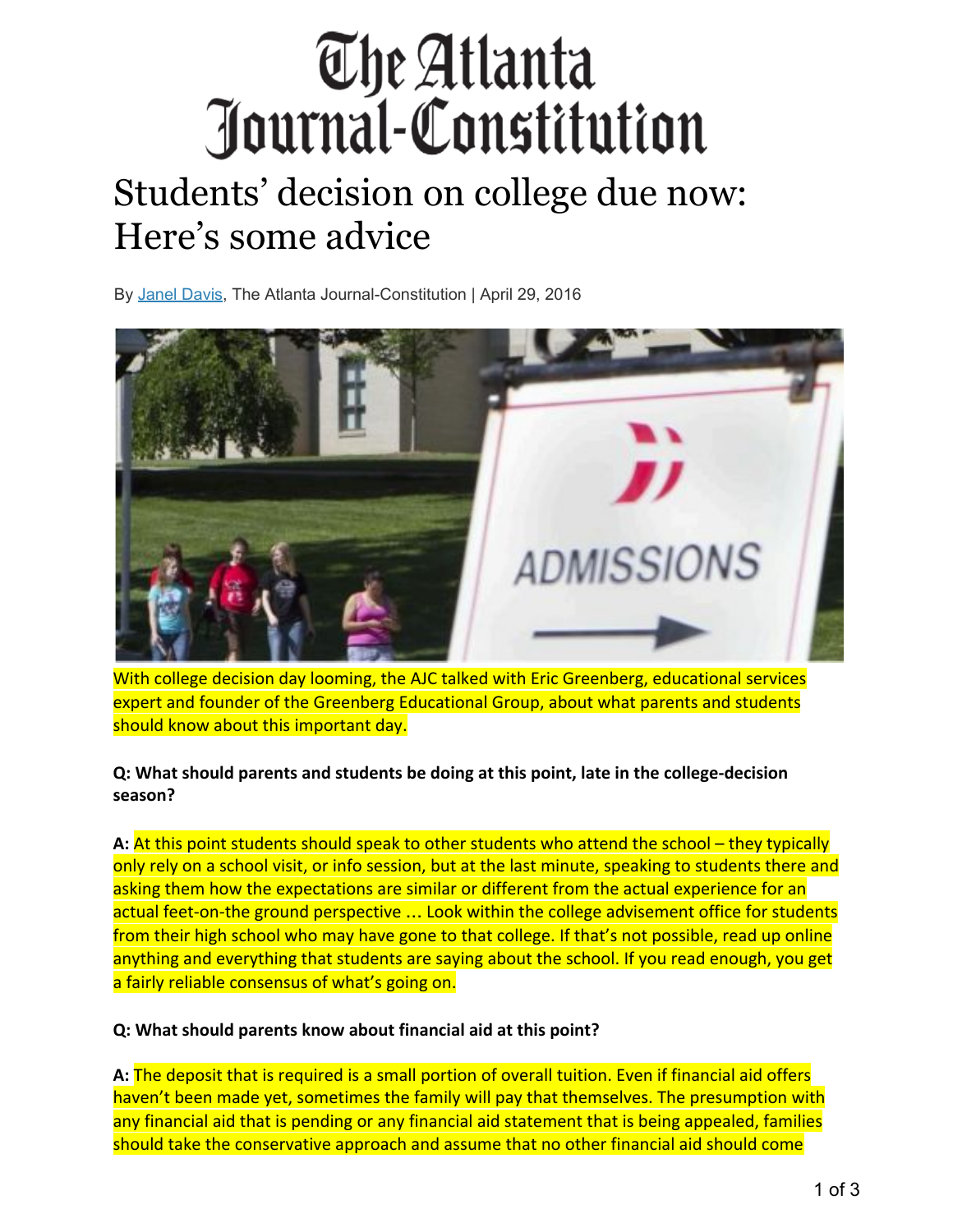#### through. They should commit to the school they are most comfortable with under those

financial circumstances, so if more money does come through they can consider it "found money."

#### **Q: What to do if you haven't heard from a college?**

**A**: Some schools do admit until the time classes start, but if you haven't heard from a couple of schools but have heard from others, at this point, you should commit to one. Families should take the best option that they have now.

#### **Q: Can you change your mind later on a school you've accepted by the May 1 deadline?**

**A:** Colleges do not typically allow students to enroll in more than one school at a time, so they would have to revoke the acceptance for the May 1 school and then put a deposit down for the other school. But a student has to be prepared for losing the deposit. Some schools might consider refunding the deposit, but with most schools the deposit is nonrefundable. The overall issue is you can only hold one accepted spot at a time. Families have to re-evaluate at each step, consider the trade-offs between the cost and desirability factor that is comfortable on both sides.

#### **Q: How do you know what school is best for your student?**

**A:** If a student has visited a school and say they could see themselves there, the emotional litmus test is a great way to measure that. Also the long-run issues: cost factor, ROI (return on investment), is the school in a pre-professional program where job opportunities may be greater, etc. So it's about an emotional feel and the future feel. If a student hasn't visited a school, and if they can't find a current student to talk to, most

important is to read as much as possible about the school. If a family has not seen a school, they may reach out and ask for a brief extension to the May 1 deadline to allow them time to visit the school and make a more insightful decision.

#### **Q: What happens next, after the May 1 deadline?**

**A**: If a student is wait-listed at another school that appeals to them, there are still things a student can do: make another school visit to show interest, sit in on a class to get better feel, write a letter to the admissions office and express why the school is very appealing. For students who have made their decision by May 1: Issues involving housing and class selection are usually next. The best way to get through this is speaking with students who are currently there (along with the advising dean/counselor/etc.). For housing we recommend speaking with